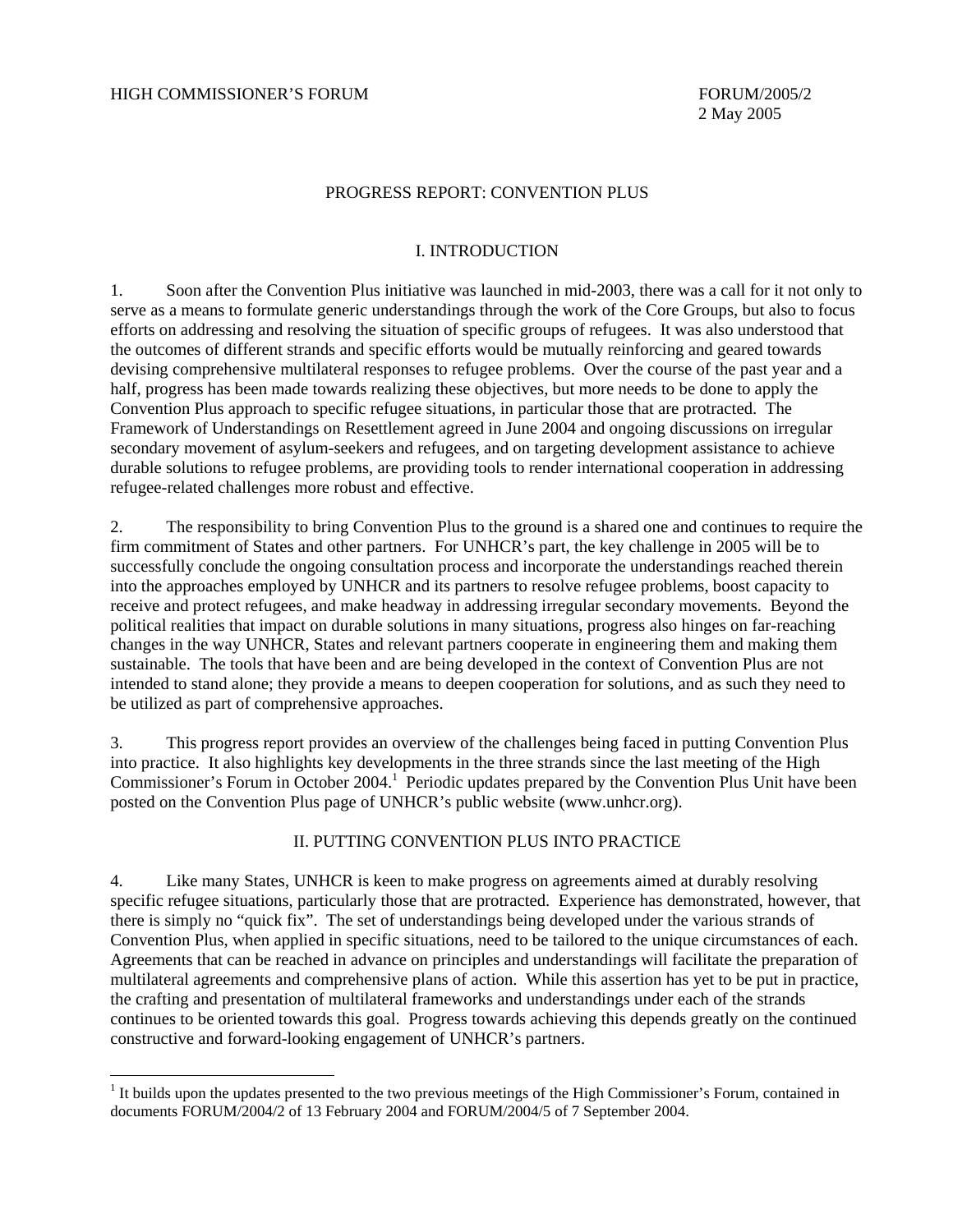5. Since the launch of the initiative, greater attention is being paid to protracted refugee situations. A report presented by UNHCR to the June 2004 meeting of the Standing Committee<sup>2</sup>, prepared in follow-up to the Agenda for Protection, not only provided information on the dimensions of the problem<sup>3</sup>, but also highlighted the range of tools and approaches being developed by UNHCR to bring about durable solutions. This was just a first step. Linked to this was the design of a methodology to review protracted refugee situations on a more regular basis and assess the opportunities for comprehensive approaches. The methodology was submitted to the last meeting of the High Commissioner's Forum<sup>4</sup> and broadly welcomed. Following the discussions in the Forum, the methodology is being incorporated into the annual reporting requirements of UNHCR's Regional Bureaux. Directors will henceforth be required to more regularly and proactively analyse protracted refugee situations in their regions and assess the opportunities for comprehensive approaches to resolving them. It is encouraging to note that this methodology is already being utilized by the Africa Bureaux to review long-standing refugee situations in West Africa.

6. The reinvigorated focus on durable solutions being fostered through Convention Plus and related initiatives is evident in a number of operations<sup>5</sup>. The "Afghanistan Plus" initiative, for instance, is developing a more comprehensive policy framework within which displacement may be managed, as a wider migration and poverty-eradication issue. During the period of transition between humanitarian engagement and longer-term interventions to enhance sustainable reintegration, UNHCR is working with asylum countries to strike a workable balance between Afghanistan's absorption capacity and the high rate of returns. In the longer-term, managed migration will be an essential element of any formula for sustainable durable solutions for Afghans.

7. At a recent strategic planning meeting in February 2005, jointly hosted by the European Commission and UNHCR, there was broad endorsement by participants that continuing support for Afghanistan's reconstruction and for the management of population movements as part of normalized bilateral and regional relations should be the key objectives for the coming years. Progress in these areas will enhance sustainable reintegration and differentiated solutions for the remaining Afghan populations in the neighbouring countries. To achieve this, there was agreement that development and technical cooperation interventions and funding should increasingly replace humanitarian aid in the years to come. Deliberations undertaken in the context of Convention Plus, in particular those focused on enhancing the targeting of development assistance, have a bearing on the implementation of this strategy.

8. As part of a wider effort to implement the Convention Plus initiative in the field, UNHCR and ECOWAS will be convening a regional experts meeting on durable solutions in West Africa, to be hosted by the Government of Ghana from 30 May to 1 June 2005. The stated objectives of this event are: to document the main challenges faced and the progress achieved in finding durable solutions for displaced populations in West Africa; to develop, with all the relevant stakeholders in the region, an action plan to consolidate gains and accelerate the search for durable solutions; and to foster and/or strengthen partnerships among stakeholders – governments, intergovernmental organizations, civil society, local communities (hosts and displaced populations), United Nations agencies, donors and the wider international community – to support efforts to find and sustain solutions for displaced populations in the region. Institutional, programming and policy dimensions of partnerships will given due regard in these discussions. Resources permitting, this methodology will gradually be extended to other sub-regions in Africa, as well as to other parts of the world.

 $2$  EC/54/SC/CRP.14.

 $3$  "It is estimated that, at the end of 2003, there were 38 different protracted refugee situations in the world, accounting for some 6.2 million refugees in total." *Ibid,* para. 5. 4 *Making Comprehensive Approaches to Resolving Refugee Problems More Systematic* (FORUM/2004/7), submitted to

the third meeting of the High Commissioner's Forum, October 2004.

<sup>5</sup> See also FORUM/2004/3, Annex.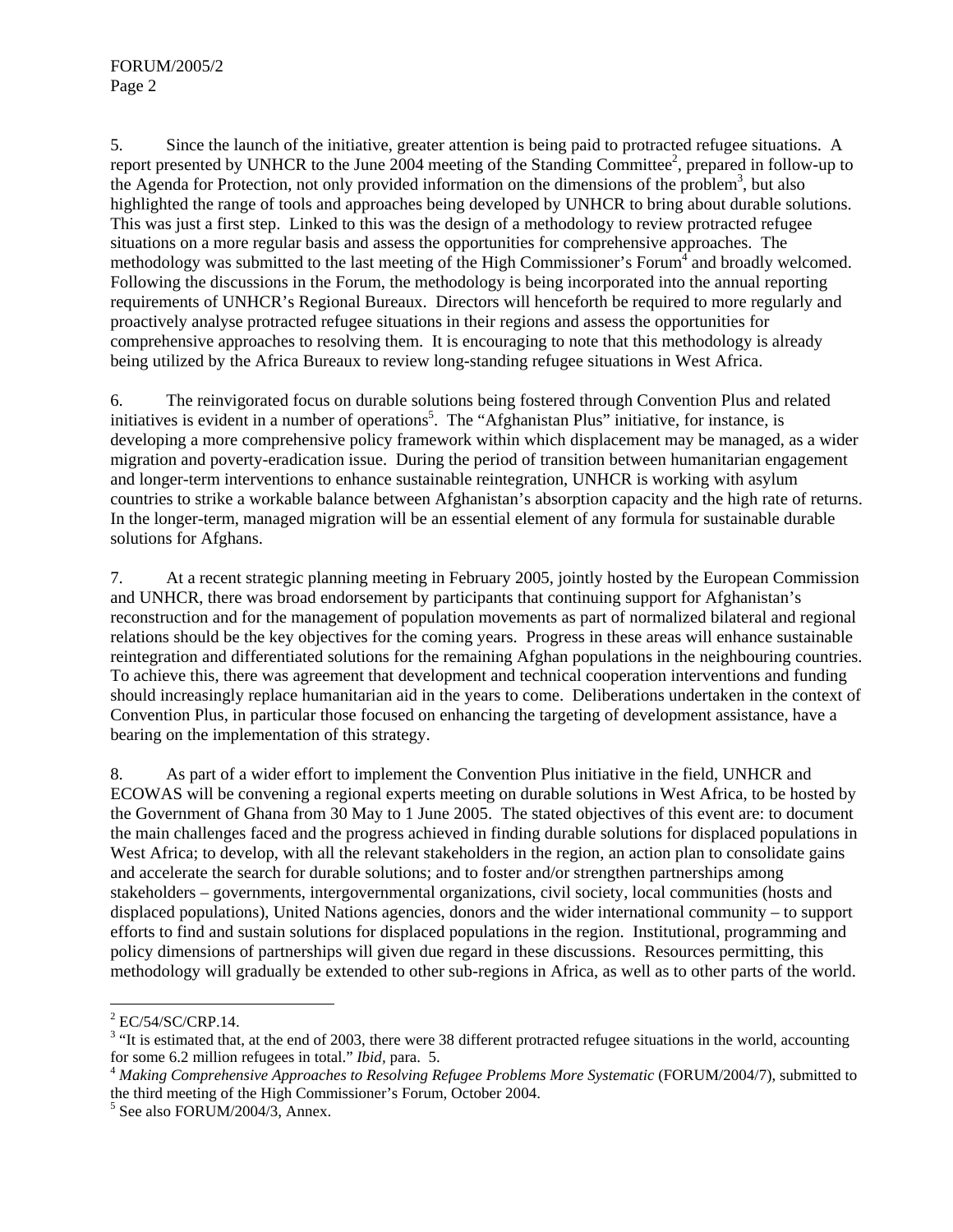9. The Convention Plus initiative has also stimulated efforts to develop a Comprehensive Plan of Action (CPA) for Somali refugees<sup>6</sup> under the direction of UNHCR's Bureau for Africa. While the complexity of this undertaking is daunting, UNHCR is continuing to explore all opportunities to bring the CPA to fruition. In line with this effort, UNHCR participated in a recent mission undertaken on behalf of the UN Development Group (UNDG) in preparation for the Joint Needs Assessment (JNA) for Somalia. It is already foreseen that refugees and internally displaced persons will be included in the *Livelihoods and Reintegration Strategies*  cluster of the JNA. Given the complementarity between the CPA and JNA, UNHCR is keen to establish linkages between these two initiatives.

10. The Strengthening Protection Capacity Project (SPCP) is another example of partnership in action, using a multilateral focus set out in the Agenda for Protection and promoted by the Convention Plus initiative. Under the leadership of the Department of International Protection, the project seeks to devise tools and approaches to strengthen the capacity of host States to receive and protect refugees, including enhancing their means of self-reliance and expanding opportunities for durable solutions. It is currently underway in four African countries<sup>7</sup>. The success of the SPCP initiative is predicated on strong partnerships between all concerned including the donors, host States, UNHCR, and other key stakeholders. It also draws upon the expertise of various UNHCR specialist sections to ensure an inclusive and coordinated approach to building protection capacities.

11. The SPCP has developed a Framework for Identifying Gaps in Protection Capacity that is designed to examine the protection situation of refugees from admission until durable solutions are found and to identify the needs and challenges faced by communities hosting refugees. The Framework is also being used in strengthening protection capacity initiatives in Central Asia, Eastern Europe, other parts of Africa, and by partners as a protection assessment tool. Using this Framework, the SPCP has generated comprehensive protection gaps analyses in each of the countries under review. These analyses are the reference documents for SPCP national consultations in each country involving all relevant stakeholders, including host countries, donors, UNHCR, international and national partners and refugees. A national consultation was held in the United Republic of Tanzania in early April 2005, where over 100 recommendations on how to strengthen protection capacity were agreed upon. A follow-up plan of action has been drafted and will be implemented by UNHCR and partners according to agreed upon timeframes, and subject to available funding. A similar consultation will take place in Nairobi on 17 and 18 May 2005, focusing on strengthening protection capacity in Kenya and contributing to the CPA for Somali refugees. SPCP consultations are scheduled to take place in Benin and Burkina Faso in June 2005.

### III. THE STRATEGIC USE OF RESETTLEMENT

12. The Core Group for this strand of Convention Plus completed its work in June 2004 upon reaching agreement on the contents of the *Multilateral Framework of Understandings on Resettlement* (MFU), which was subsequently presented to the High Commissioner's Forum and welcomed by the Executive Committee of the High Commissioner's Programme (ExCom)<sup>8</sup>. These "generic" understandings on resettlement reflect the concerns and expectations of a cross-section of States and partners and will assist in developing situation-specific agreements to achieve durable solutions. Among the ambitions of the Framework is to see

<sup>6</sup> *Preparatory Project for the Elaboration of a Comprehensive Plan of Action for Somali Refugees* (FORUM/2004/8), submitted to the third meeting of the High Commissioner's Forum, October 2004.

 $^7$  Benin, Burkina Faso, Kenya and the United Republic of Tanzania and funded by the European Commission, and the governments of Denmark, the Netherlands and the United Kingdom.

<sup>8</sup> *Multilateral Framework of Understandings on Resettlement* (FORUM/2004/6) dated 16 September 2004 and *Report of the Fifty-fifth Session of the Executive Committee of the High Commissioner's Programme* (A/AC.96/1003), 12 October 2004.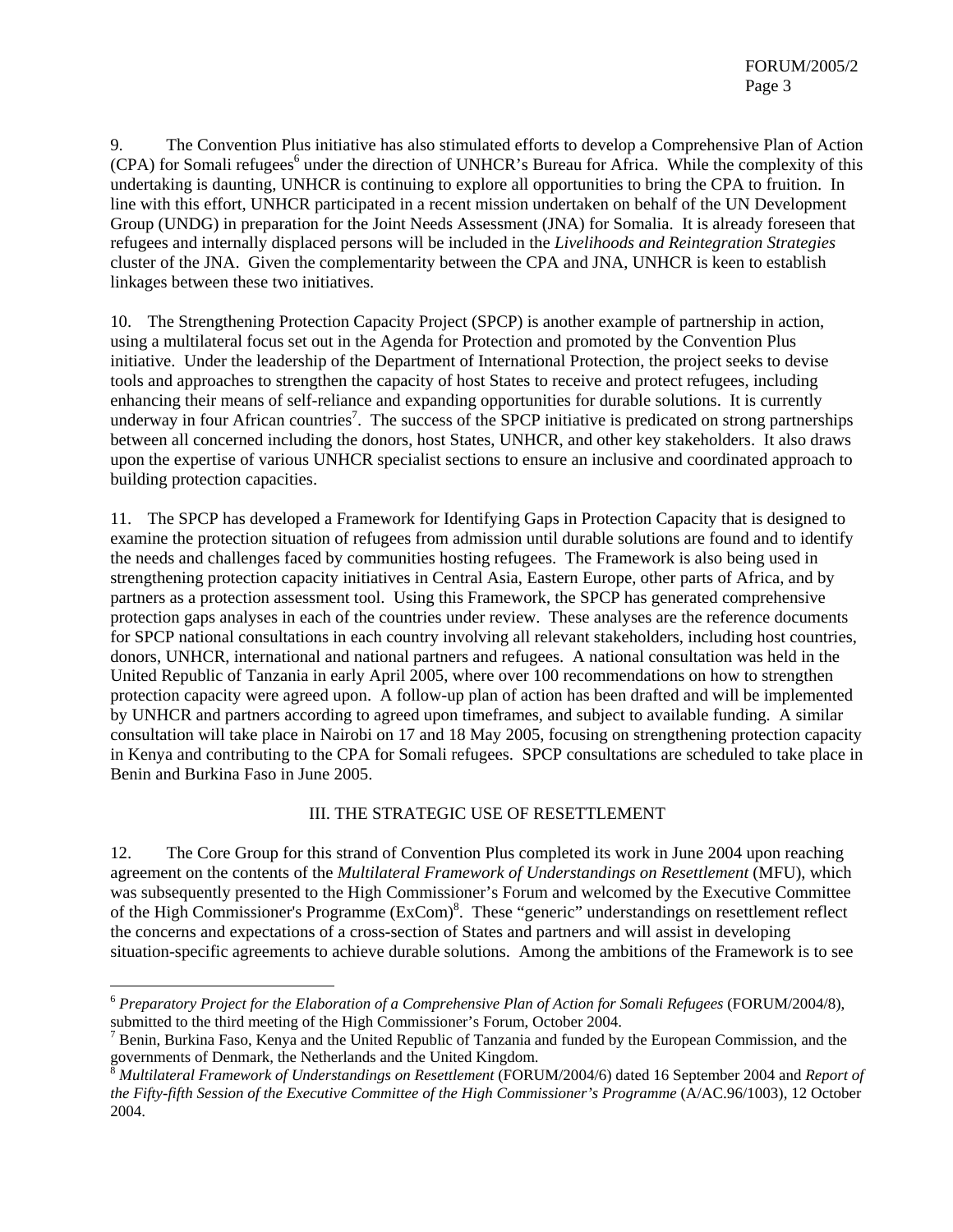more resettlement opportunities being provided to refugees in tandem with other durable solutions, in particular as a means to address protracted refugee situations. Flexibility will be required, as well as commitment to implement the MFU in practice. As reflected in the MFU, UNHCR hopes that resettlement countries will indeed develop selection criteria to provide themselves with the flexibility to resettle persons of concern to UNHCR who may not fall within the terms of the 1951 Convention and, in this endeavor, to consider the refugee definitions contained in the 1969 OAU Convention governing the specific aspects of refugee problems in Africa and/or the 1984 Cartagena Declaration on Refugees.

13. One area of innovation, which the Multilateral Framework encourages UNHCR to pursue, is expanding the use of "group resettlement". The Office has made good progress in conducting group resettlement for refugees in Guinea, Kenya, Sierra Leone and Yemen that are in various phases of processing. This work will continue and intensify in 2005. As highlighted above, however, more strategic use of resettlement combined with more extensive use of group resettlement will hinge on greater flexibility in terms of criteria. The process of identifying caseloads, additional to those mentioned above, which might lend themselves to application of the MFU is underway. For example, the situation of refugees and asylumseekers from the Central Highlands of Viet Nam in Cambodia has been the subject of discussion.

14. Also in line with the MFU and the ambition of the Agenda for Protection is the Mexico Declaration and Plan of Action, adopted last November in connection with commemoration of the 20<sup>th</sup> anniversary of the Cartagena Declaration. Implementation of the Plan of Action opens new prospects for broadening the number of countries willing to offer resettlement. It is recognized, however, that this also poses challenges in terms of building the resettlement capacity and expertise of Latin American States. Major resettlement partners are encouraged to work closely with UNHCR and countries in the region hosting large numbers of Colombian refugees to implement the *Solidarity Resettlement* component of the Mexico Plan of Action. This innovative south-south resettlement initiative will provide more resettlement opportunities to Colombian refugees as a tool of protection, while also demonstrating solidarity among States in the Latin American region in addressing the region's largest refugee situation.

15. The *Hague Programme* is the European Union's new multiannual programme in the area of justice, liberty and security. Pursuant to a Conclusion of the General Affairs Council of November 2004, the *Hague Programme* will develop the notion of "Regional Protection Programmes" (RPPs) that dovetail in many ways with Convention Plus. The Council has asked the Commission to present an action plan for one or more pilot RPPs, including proposals for resettlement initiatives, to be drawn up in "close liaison" with UNHCR, by July 2005 at the latest, with the aim of launching one or more by end 2005.

# IV. ADDRESSING IRREGULAR SECONDARY MOVEMENTS OF REFUGEES AND ASYLUM-SEEKERS

16. The Executive Committee in Conclusion 58 (XL) provided useful guidance on the question of how to address irregular secondary movements of asylum-seekers and refugees. Nevertheless, it remains a challenging issue. The phenomenon is international by its very nature. Hence, tackling both the causes and consequences of irregular secondary movements can be addressed most effectively through concerted multilateral action by States, built upon the practice of international solidarity and burden-sharing.

17. Much of the work on this strand of Convention Plus to date has tried to shed light on the complexities of the issues involved and on the contours of possible State responses. The work has also been progressively informed by a survey of onward movements of Somali refugees and asylum-seekers<sup>9</sup>, commissioned from the

<sup>&</sup>lt;sup>9</sup> Surveys are being conducted in the following countries: Djibouti, Egypt, Ethiopia, Italy, Kenya, the Netherlands, South Africa, Switzerland and Yemen.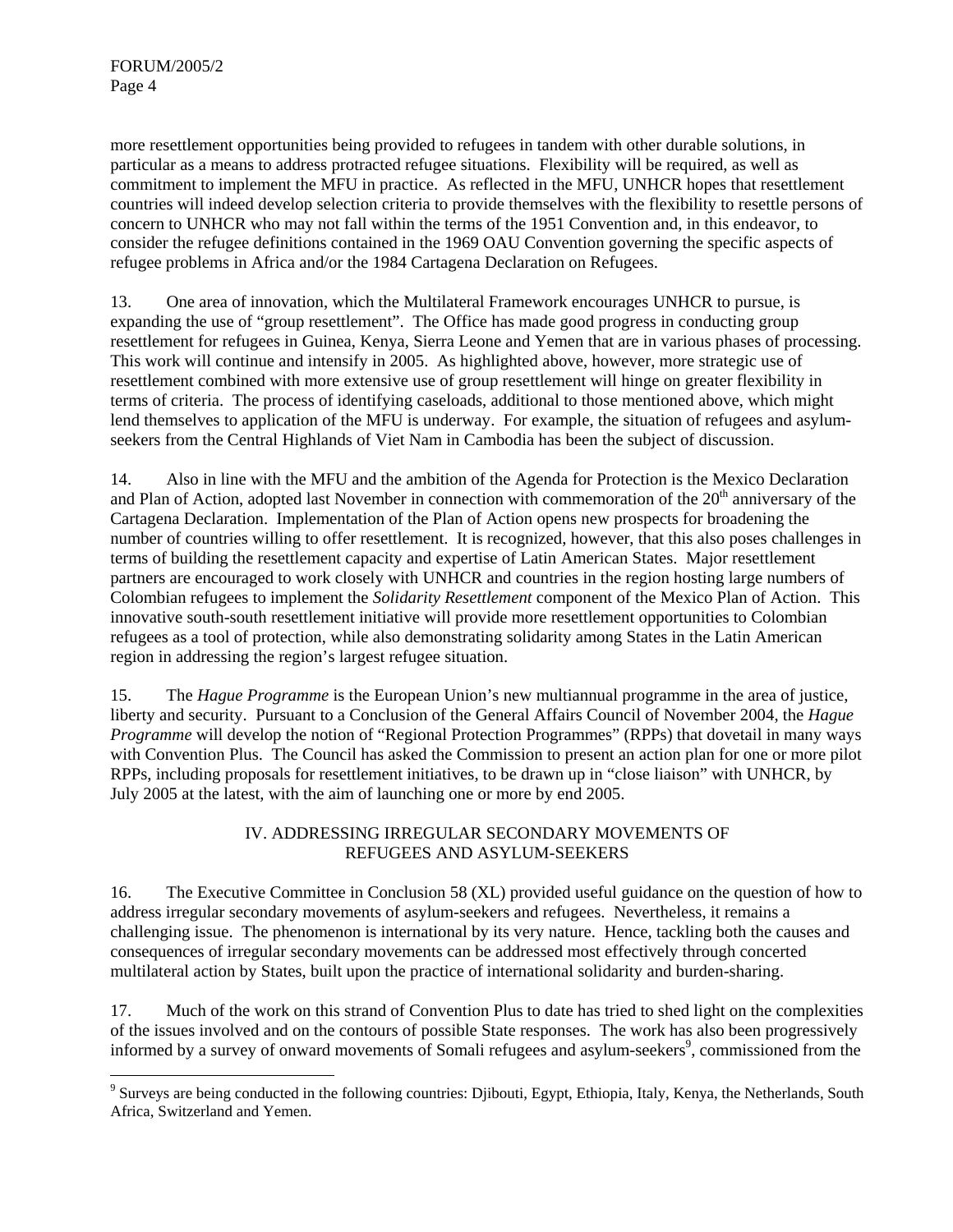Swiss Forum for Migration and Population Studies, which is shedding light on the protection and nonprotection-related causes of the movements of Somalis. On 24 November 2004, the Core Group<sup>10</sup> for this strand, facilitated by South Africa and Switzerland, met to discuss the issue of human rights principles applicable to responsibility and burden-sharing arrangements, based on a presentation by Amnesty International. Approaches taken by the European Union with regard to the sharing of responsibilities, as well as other regional practices and experiences, were also considered.

18. The Core Group met again on 31 January 2005 to consider the issues of identifying and registering refugees and asylum-seekers on the move, and the provision of more regular avenues for refugees and asylum-seekers to find protection. On 23 February 2005, the Core Group convened to examine the reasons for onward movements and ways in which States can better work together in addressing them, as well as means to strengthen protection capacities at national level and enhance prospects for durable solutions. The Core Group has also received and discussed the preliminary findings of the survey of onward movements of Somali refugees and asylum-seekers.

19. The above meetings informed the drafting of a framework of understandings for this strand. The Core Group did a first reading of the draft framework on 23 March 2005 and it will be discussing a revised draft on 9 and 11 May 2005.

### V. TARGETING DEVELOPMENT ASSISTANCE TO ACHIEVE DURABLE SOLUTIONS

20. Drawing upon ongoing practice and pilot schemes that have been developed both within a UNHCR context and by bilateral donors, UNHCR prepared an *Issues Paper on Targeting of Development Assistance* in June 2004 as a means to take forward the discussions on this strand. The paper received broad support from donors and United Nations partners at a meeting organised on 22 September 2004. Useful comments were also received from the African Group.

21. In addition, UNHCR prepared a study of Poverty Reduction Strategy Papers from a displacement perspective. In total, 23 PRSPs and I-PRSPs covering countries of return as well as countries of asylum, were reviewed. The most significant finding was that displacement issues do not feature in the majority of PRSPs and I-PRSPs. Another interesting finding was the persistent characterization of displaced people as a burden, contributing to poverty. The study also establishes that there is no systematic approach as to how to include displacement issues in the PRSPs. As a consequence, UNHCR is presently working with the World Bank in the context of the ongoing World Bank and IMF review of the PRSPs on ways to rectify this state of affairs.

22. Both these documents and the ensuing discussions provided the basis for the preparation of a *Statement of Good Practice on Targeting Development Assistance for Durable Solutions to Forced Displacement*<sup>11</sup>, which is being presented to the fourth meeting of the High Commissioner's Forum. An Open Meeting was convened in Geneva on 28 April 2005 to discuss a first version of the Statement of Good Practice and its annexes. The Forum will also be presented with another background document entitled

<sup>&</sup>lt;sup>10</sup> ISM Core Group members: Algeria, Argentina, Australia, Austria, Bangladesh, Brazil, Denmark, the Dominican Republic, Egypt, Ethiopia, Germany, Ghana, India, Islamic Republic of Iran, Italy, Japan, Kenya, Mexico, Morocco, Nigeria, the Netherlands, Spain, South Africa (co-Facilitator), Sweden, Switzerland (co-Facilitator), Turkey, the United Kingdom, the United States of America, the European Commission, IOM, the Dutch Refugee Council, ICVA, ICMC, Human Rights Watch, JRS, Amnesty International and the Women's Commission for Refugee Women and Children.  $11$  FORUM/2005/3